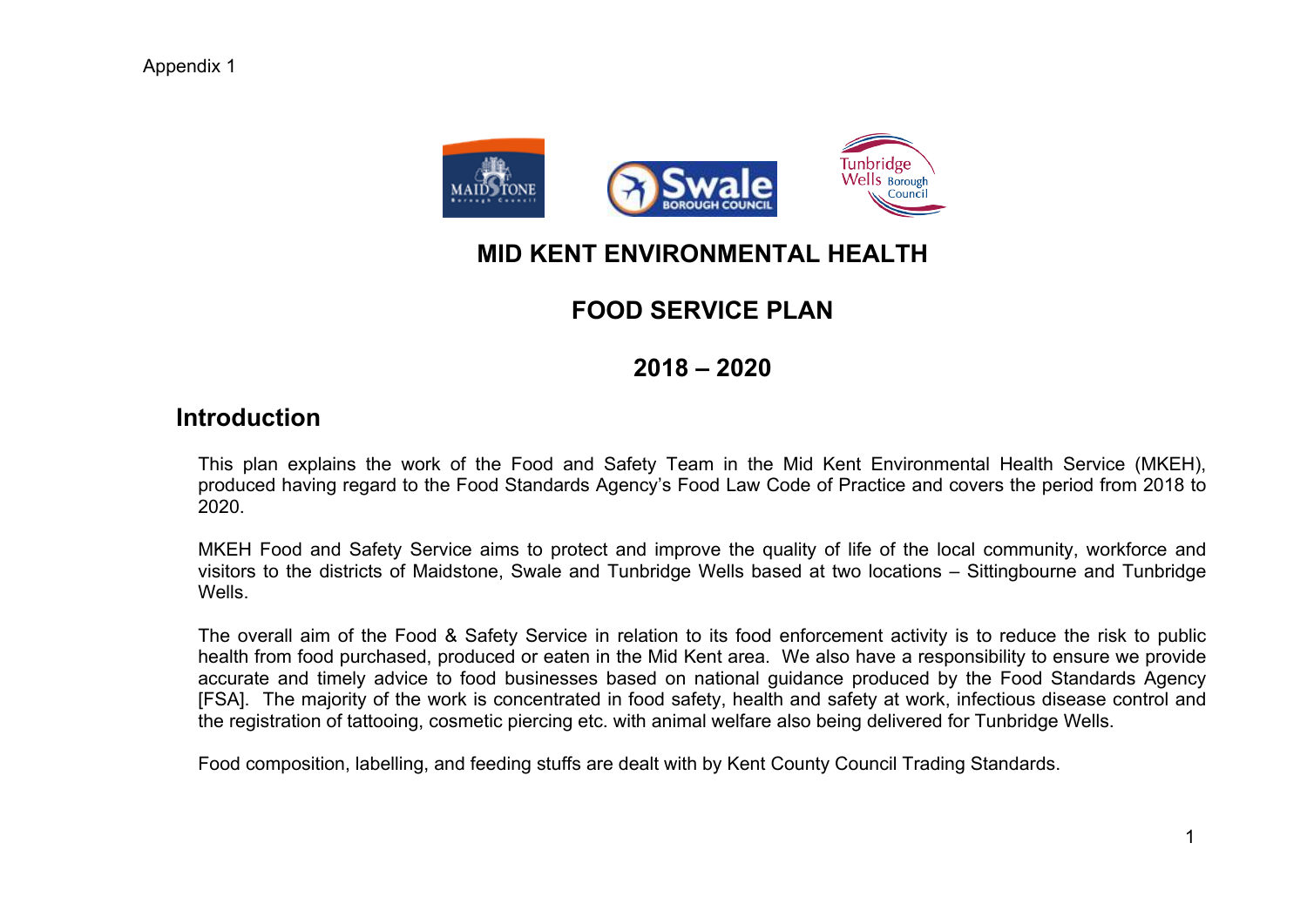Included in this service plan is:

- Where we work
- Our service standards
- How we deliver our food service
- Our achievements in 2016-17 compared with the previous two years
- The challenges we face in the coming years

# **1. Where we work**

The service is delivered from Swale House, Sittingbourne and Town Hall, Tunbridge Wells. Officers use Maidstone House as a place of work when working in or near the town, for meetings with other service areas and for administrative needs.

We support home working in line with HR policies and working from home to ensure that officers work efficiently and flexibly. We work according to business demands involving evening and weekend visits to premises that are inaccessible during 'normal' working hours.

All districts have a proportion of food establishments catering for world cuisines such as, European, Asian, Indian, Chinese, Nepalese, Mexican and many employees whose first language is not English.

# **Tunbridge Wells**

There are thirteen premises approved under EU Vertical Directives, including a cheese manufacturer, meat and fish products and cold stores. The main urban area is the historic town of Royal Tunbridge Wells and Southborough and the two market towns of Cranbrook and Paddock Wood. Beyond these towns, the Borough is predominantly rural in character and nearly 70% of the borough is designated as an area of outstanding natural beauty.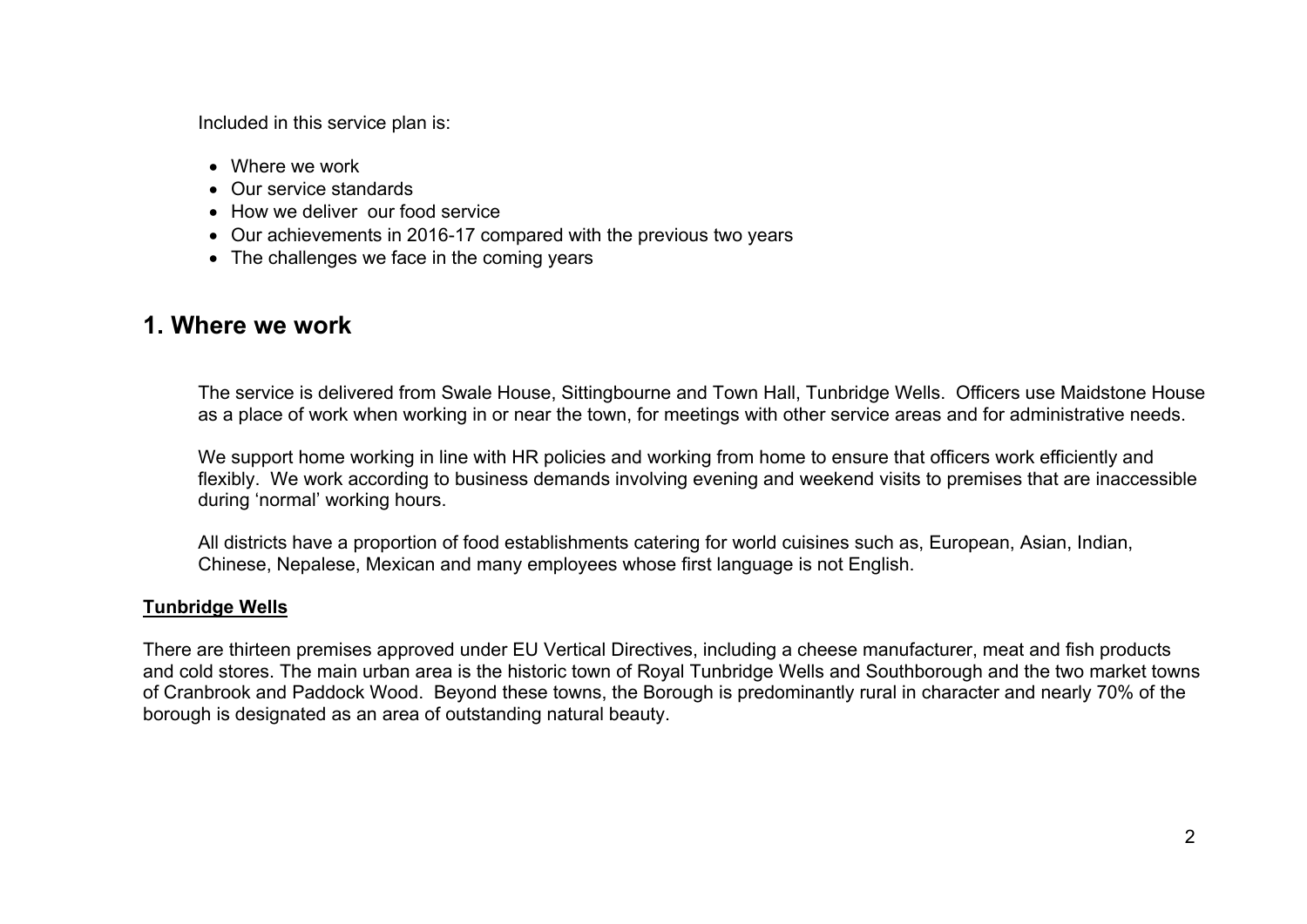# **Swale**

There are ten premises approved under EU Vertical Directives, including a cheese manufacturer, meat and fish products and a cold store. Sittingbourne has one of the largest bottling and packing plants for cherries and other fruit in Europe, whilst Faversham has one of the oldest breweries in the country. In the summer months there is an increase in fast food and mobile food operators within the district and a general increase in business as tourism attracts an influx of people, especially on caravan and chalet sites on the Isle of Sheppey. As a coastal authority the Council has responsibility for sampling of shellfish from the Swale.

### **Maidstone**

Maidstone is the county town of Kent and has the largest population of all the Kent Districts. There are seven premises approved under EU Vertical Directives, including dairy, meat and egg products. A large, diverse number of food premises are situated in the town centre which also has a vibrant night time economy. There are many catering establishments in the rural communities with much of the countryside designated areas of outstanding natural beauty. The M20 corridor along the north of the borough provides easy access to Europe and the rest of Britain for a number of food distribution sites. Maidstone has a flourishing weekly market (Tuesdays and Saturdays).

#### **Table 1**

|                                                                                                                | <b>Maidstone</b> | <b>Swale</b> | <b>Tunbridge Wells</b> |
|----------------------------------------------------------------------------------------------------------------|------------------|--------------|------------------------|
| <b>EU Approved Premises</b>                                                                                    |                  | 10           | 13                     |
| <b>Total Number of Food</b><br>Establishments (as reported in<br>2017 Food Standards Agency<br>return 31.3.17) | 1,303            | 1.260        | 1.212                  |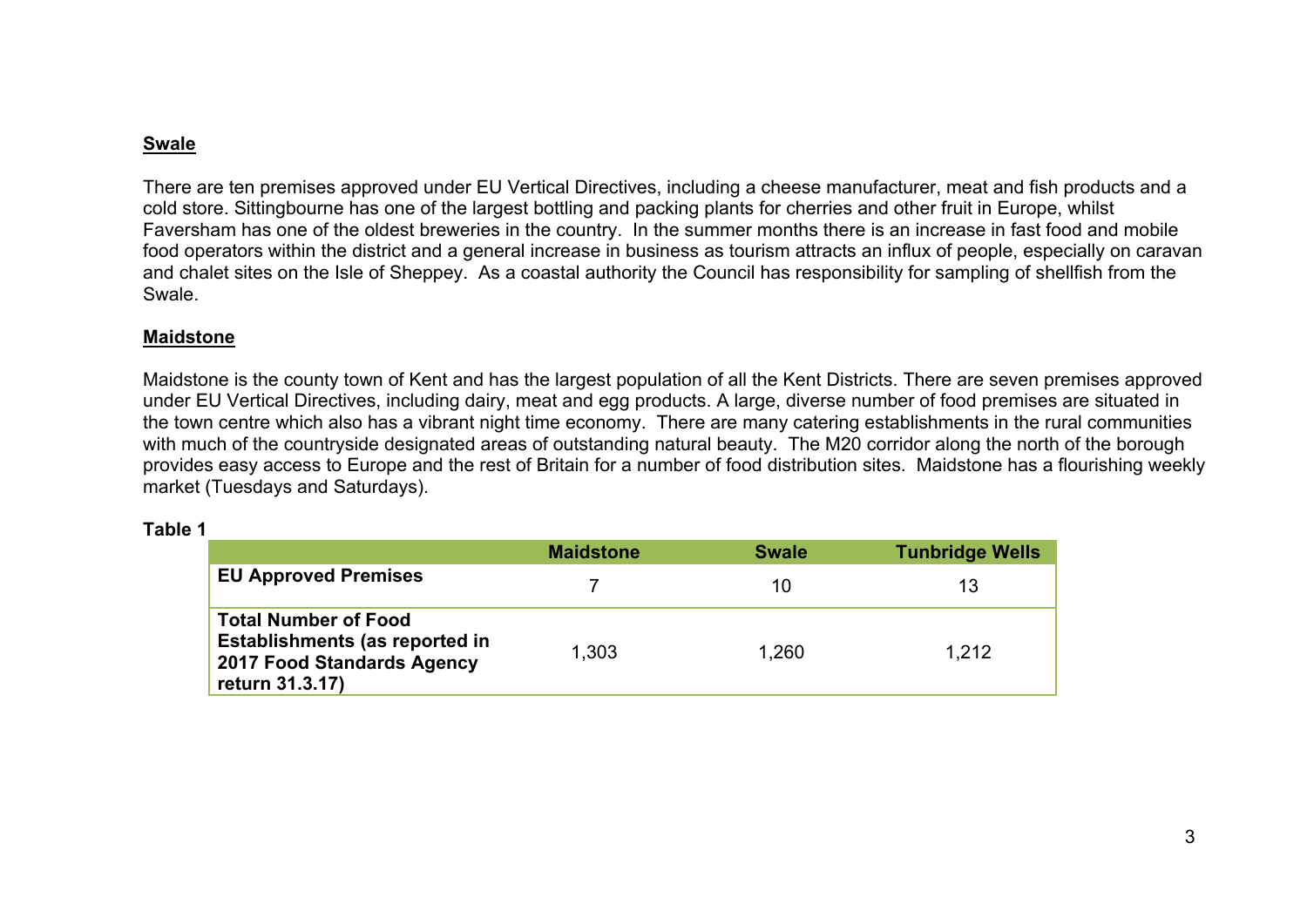# **1.1.Our Service Standards**

We pride ourselves on the professionalism, integrity and experience of the officers. The service reports to the MKS Shared Service Board for Environmental Health, Members at each authority, and the public. As food authorities we are obliged to ensure we work to the standards defined by the Food Standards Agency Code of Practice and associated Practice Guidance as well as meeting the standards set by the Health and Safety Executive. We also ensure that food & safety officers adhere to the professional body the Chartered Institute of Environmental Health, the organisation that currently certify the competency of food officers through the Environmental Health Officer Registration Board (EHORB). We also ensure that each officer working in food safety maintains their annual minimum of 10 hours Continuing Professional Development (CPD) in food safety matters to comply with the Food Law Code of Practice.

### **Our performance standards include:**

- Responding to service requests within 5 working days
- Carrying out all food interventions within the timescales in the Food Standards Agency Code of Practice
- Ensuring regular updates of national food hygiene rating scores (FHRS) to the Food Standards Agency website
- Visiting new food businesses

#### **1.2.How we provide information, guidance and advice**

We carry out advisory visits to food premises on request; respond to enquiries via the telephone or e-mail. We provide technical information and signpost to national standards, guidance and legal requirements. Each authority website provides help and guidance with links to other reference sources and is updated regularly.

MKEH have a dedicated administration team who can be contacted at:

01622 602460 or 01622 602450 e-mail: [ehadmin@midkent.gov.uk](mailto:ehadmin@midkent.gov.uk)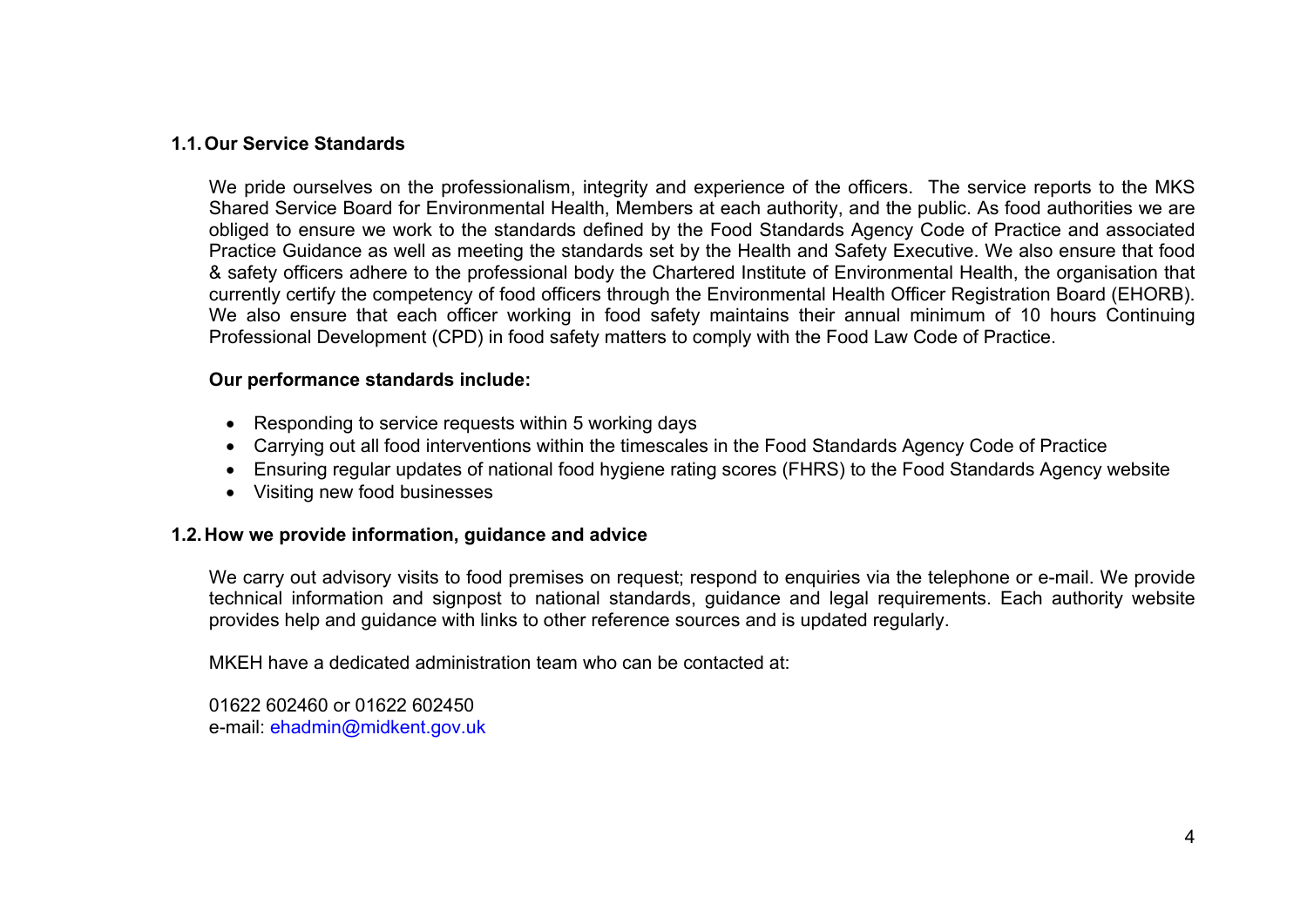# 1.3. How we check compliance with the law, assess risks and let those we regulate know what they should expect **from us.**

We visit food businesses and respond to customer service requests. Using the Food Standards Agency Food Law Code of Practice we assess the risks to food safety and rate businesses accordingly. This process governs how often we will visit a food premises with A rated businesses (the highest risk) receiving visits every 6 months. Most of our food businesses are rated C or D and receive programmed visits at 18 month or 2 year frequencies respectively.

We give feedback to food business operators, verbally and in writing at the time of visiting, distinguishing between what is required by law and recommendations of good practice. If a business is rated 0-2 for National Food Hygiene Rating then a formal typed letter is also sent providing further detail. These letters are sent to ensure that the food business operator is very clear about the work needed to comply with food laws.

We also give eligible businesses a rating under the National Food Hygiene Rating Scheme (FHRS) which is published on the Food Standards Agency website. Ratings can vary between 0 [urgent improvement necessary] to 5 [very good].

We will undertake enforcement revisits to food premises where the risk to health requires action to be taken before the next inspection, usually premises with a rating of 0, 1 or 2. From 1<sup>st</sup> April 2018 we will charge £160 for requests for reinspection for re-rating purposes. This will ensure that those businesses that wish to improve their score quickly and can demonstrate to officers they have completed the necessary work will get the opportunity to have their rating reviewed, from 1 April 2018 there will be no limit to the number of times they can request a re-inspection for re-rating purposes. Businesses also retain their 'right to appeal' the officers original risk rating and a 'right to reply'. By publishing the ratings consumers can make informed decisions about premises they may visit.

#### **How we deal with non-compliance**

We advise and educate and achieve compliance through the least punitive measures. Persistent and/or serious noncompliance may lead us to serve statutory notices requiring action within a specified time and/or to prosecute offenders.

# **Our Enforcement Policy**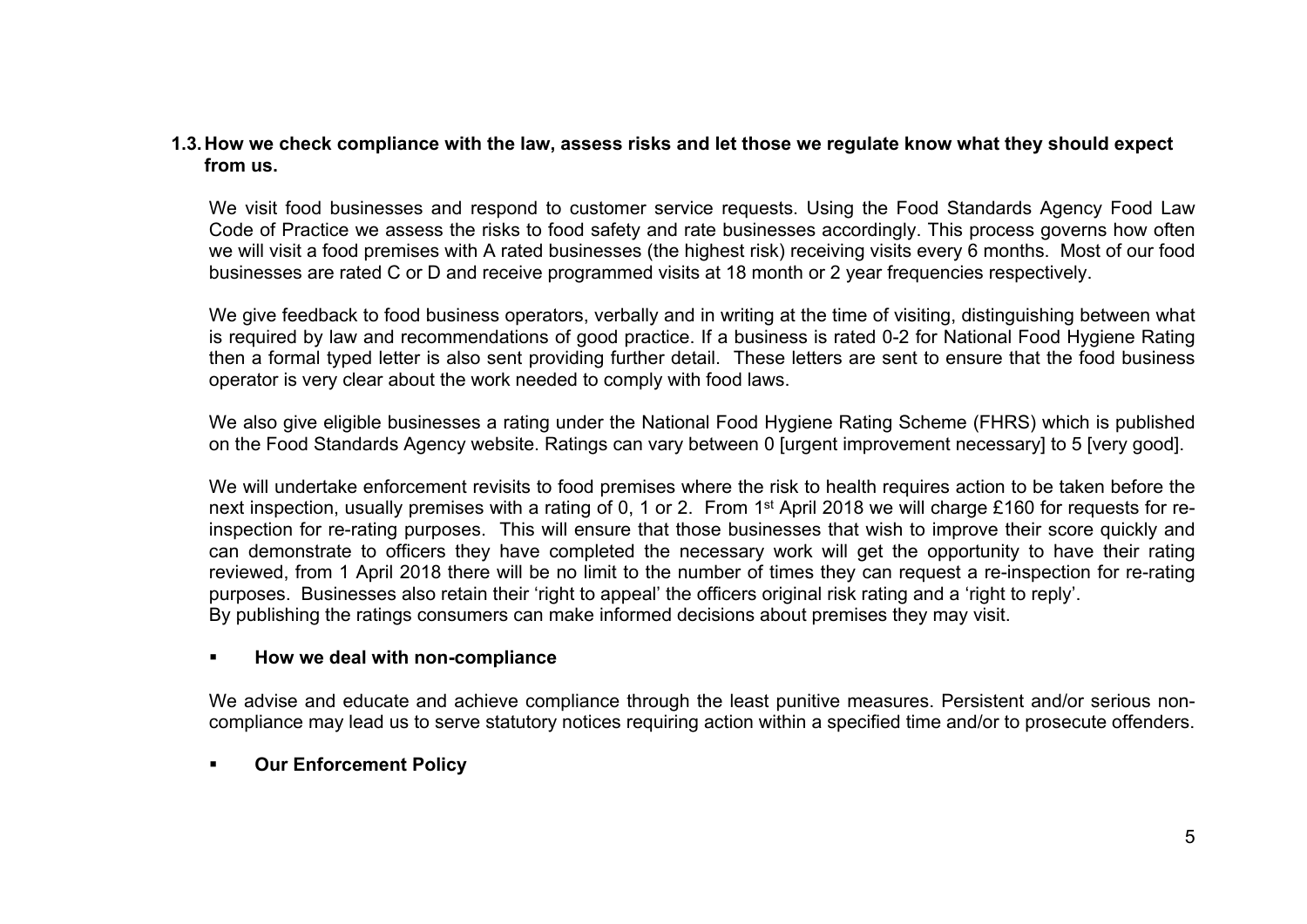This explains in more detail our aim to provide a service that is proportionate, targeted, transparent and consistent.

The three local authorities have adopted the Government's Enforcement Concordat and we have a common Enforcement Policy based upon its principles. The Enforcement Policy is consistent with the Regulator's Compliance Code.

We seek to ensure that local businesses comply with important statutory requirements designed to protect the health, safety and welfare of employees, the public and the environment whilst placing the minimum possible burden on businesses.

This is achieved by targeting food business operators posing the highest risk to food safety and taking a 'softer touch' to lower risk and fully compliant operators.

# **Our fees and charges and the reasons behind them**

We carry out our services because we are legally obliged to as a 'Food Authority'. We charge for the following services.

- Food exporters with certificates for exporting goods
- Voluntary surrender certificates for insurance claims
- Fees per person for training food handlers
- Requests for a re-inspection for re-rating purposes

Fees are calculated according to how much it costs us to provide the service. These must be reasonable and we do not make a profit.

#### **How to comment or complain about our service**

Each council has a complaints policy that can be found on their respective websites or by contacting the team.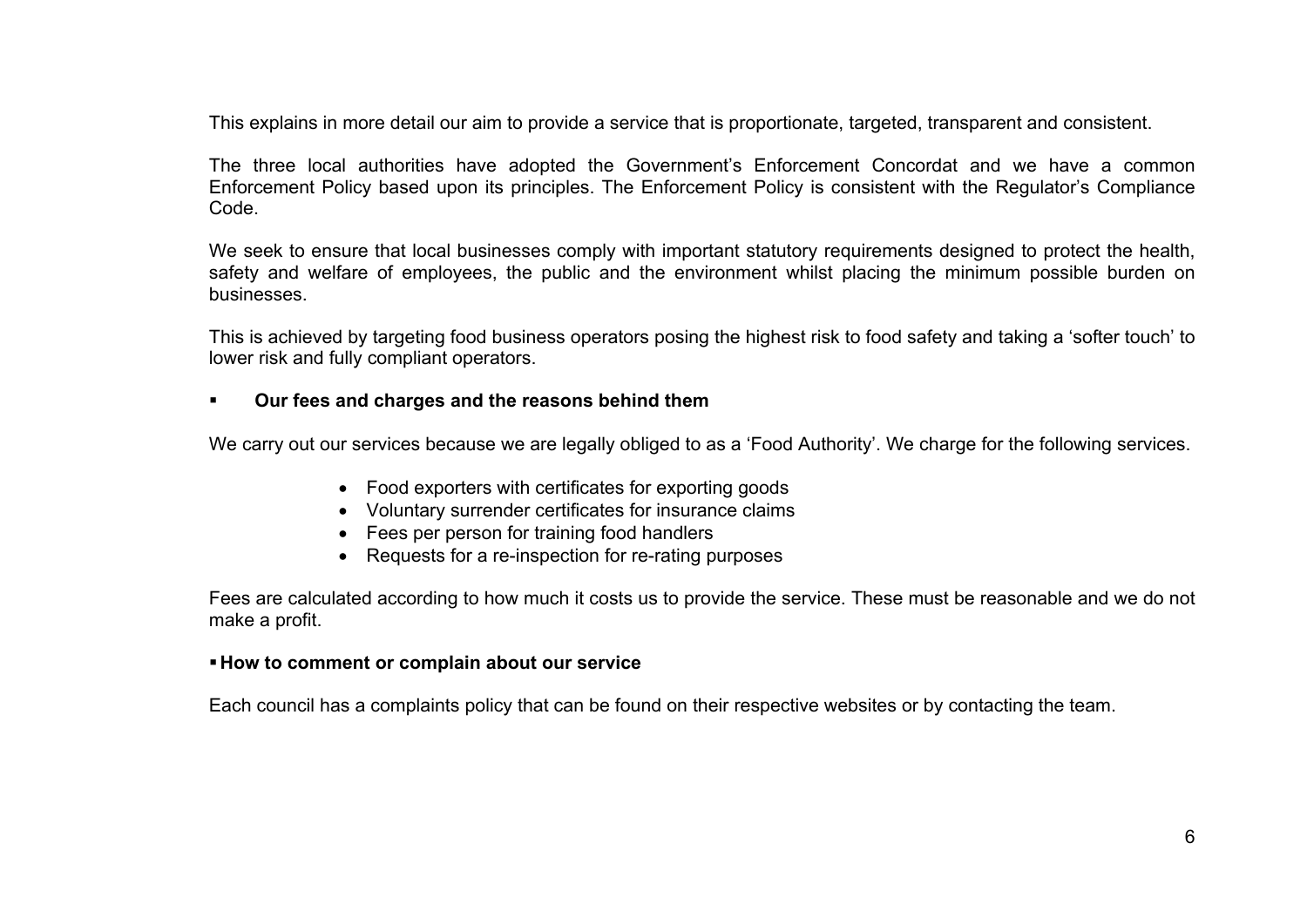# **2. How We Deliver our Food Service**

## **We do this by:**

Enforcing food safety in all food premises through targeted interventions, investigate and respond to food service requests/complaints, investigate food poisoning notifications and outbreaks, undertake food sampling, imported food, infectious disease control, sampling and classification of shellfish, and dealing with general enquiries from the public.

# **2.1.Programmed food hygiene inspections & Food Hygiene Rating Scheme**

We target those businesses posing the highest risk to food safety, interventions are carried out in premises risk-rated as A -D, with A rated posing the highest risk. Premises rated E-risk are targeted as part of an alternative enforcement strategy, using questionnaires every 3 years to track changes in food operations that may trigger an intervention. If a response to the questionnaire indicates higher risk activities are being carried out an inspection will be made. It may also be made if a follow-up to a non-response does not provide the information needed to make a decision about risk.

Other premises will be targeted where intelligence arises from various sources including the Food Standards Agency and neighbouring authorities.

# **Premises profile**

On the 1<sup>st</sup> April 2017 there were 3775 operating food premises within the Mid Kent Shared Service. The table below shows the number of food businesses in each risk category per area.

A = indicates the category with the highest risk.

N = those premises registered but outside of the inspection regime, usually because the risk is perceived to be so low or they may be inspected by other agencies.

The figures vary during the year as new businesses open, some premises close or change food business operators. Table 2 shows the FSA Local Authority Enforcement Management return figures for 2016 – 17.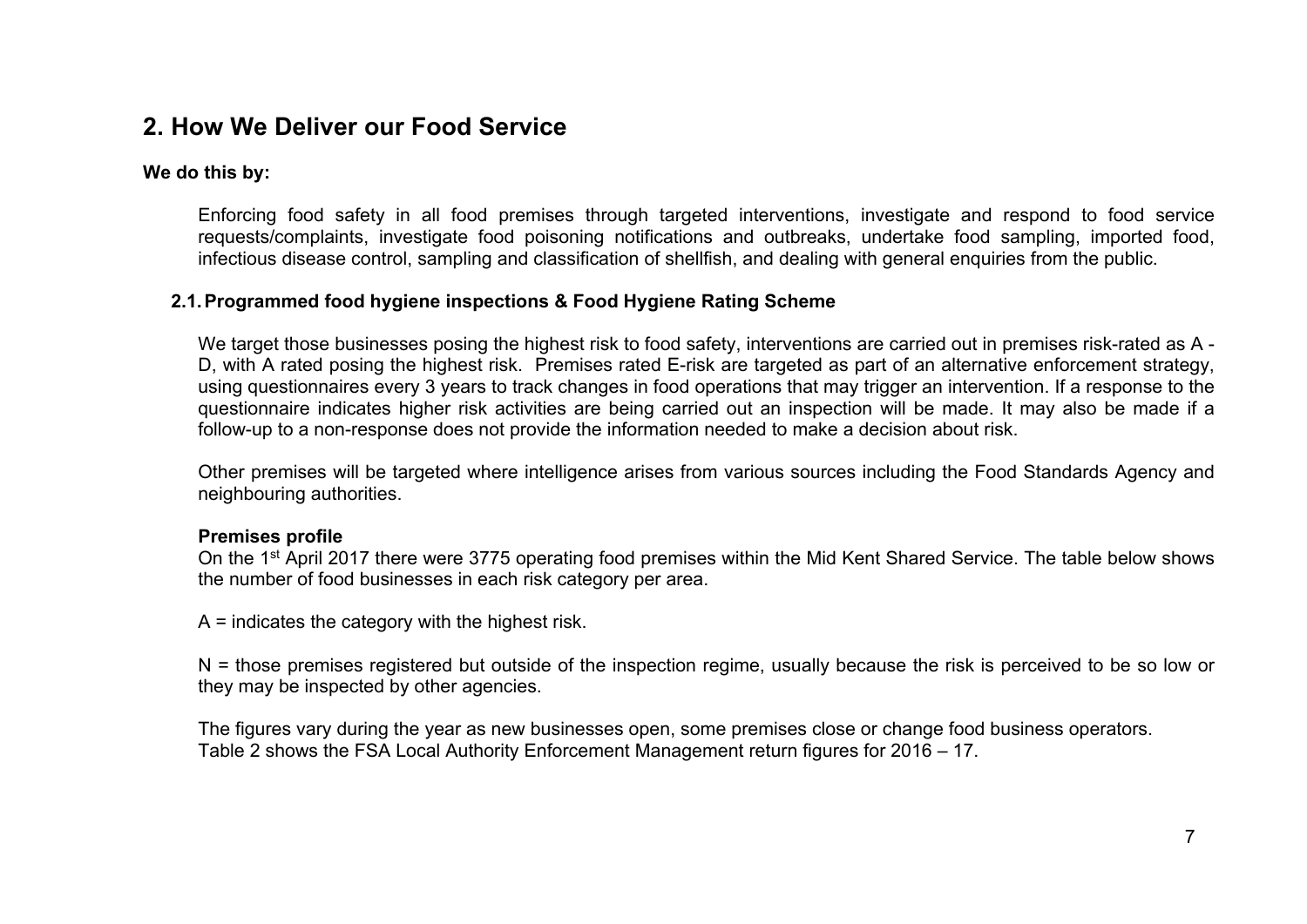| <b>Category</b>  | <b>Maidstone</b> | <b>Swale</b> | <b>Tunbridge Wells</b> | <b>Total</b> |
|------------------|------------------|--------------|------------------------|--------------|
| $\blacktriangle$ | $\overline{2}$   | 0            |                        | 3            |
| B                | 20               | 21           | 27                     | 68           |
| $\mathbf C$      | 140              | 170          | 172                    | 482          |
| D                | 512              | 488          | 366                    | 1366         |
| E                | 596              | 545          | 533                    | 1674         |
| N                | 33               | 36           | 113                    | 182          |
| <b>TOTAL</b>     | 1303             | 1260         | 1212                   | 3775         |

#### **Table 2**

#### **2.2.New premises**

New premises are required to register with us and are allocated to officers for inspection by the team leaders. This figure varies but averages about 11 new businesses per local authority per month. An initial inspection will be carried out to assess the business risk rating and subsequent routine inspections will be based on the overall risk profile.

# **2.3.Investigating complaints about food and food premises.**

All officers are expected to respond to all food service requests within the time scales specified in the service Standard Operating Procedures, currently 5 working days. Priority is given according to the perceived risk to health and depends on information received from the complainant, the resource available and experience. Some service requests will not be investigated as they pose no risk or we have no powers, however, the contact will still be made with the complainant to advise them of this.

#### **2.4.Investigating cases of food poisoning, food borne diseases & other infectious diseases.**

We investigate cases of food poisoning, or suspected food poisoning, usually associated with food consumption. Notifications are received from the Kent branch of Public Health England and are investigated using Department of Health Guidelines and our Food Poisoning / Infectious Disease Investigation Procedure.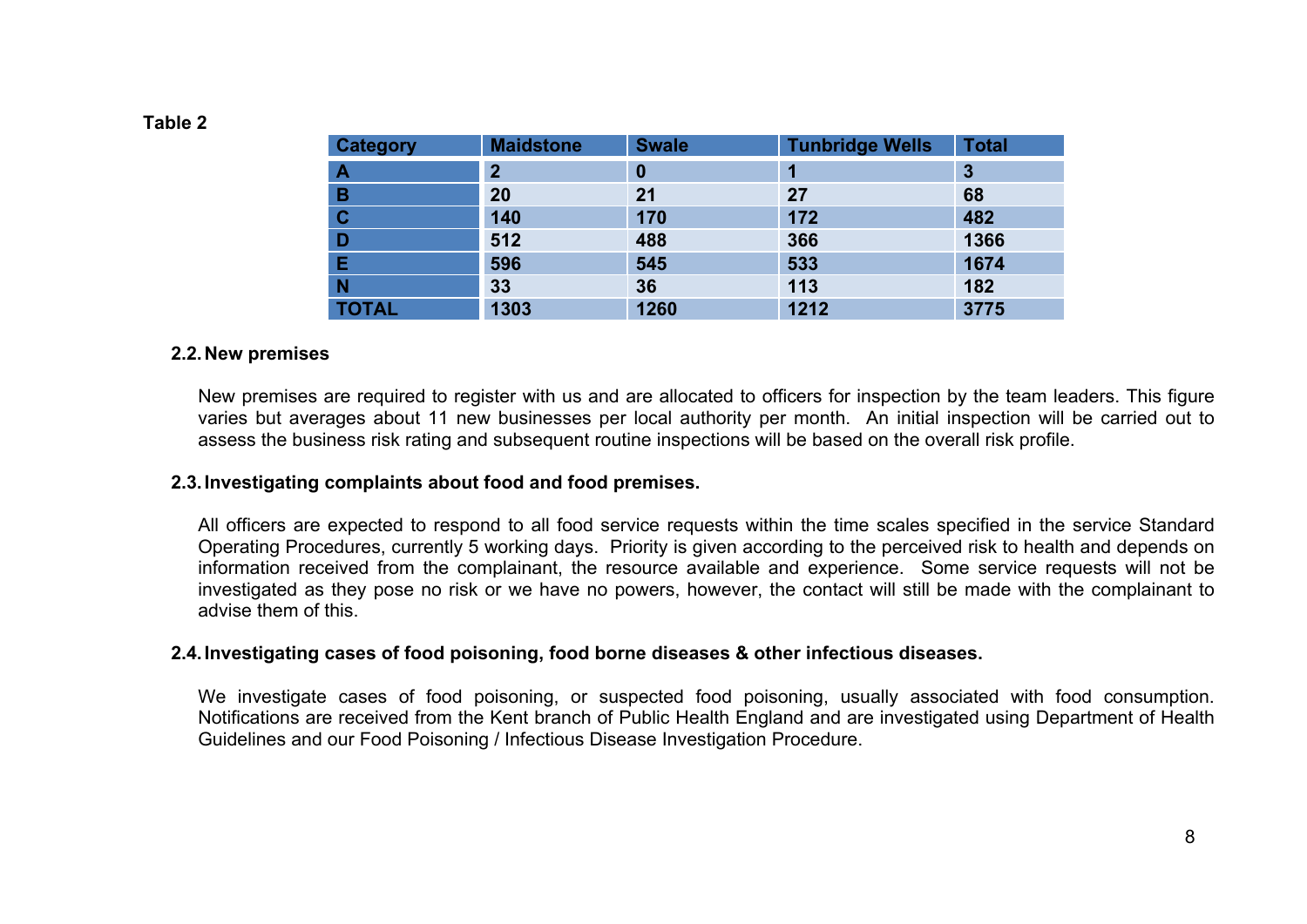'Other' infectious diseases generally refer to Hepatitis or Legionella but we can be called upon to assist Public Health England in the investigation and prevention process of a variety of infections, either locally or part of a wider outbreak.

We also deal with outbreaks of sickness and diarrhoea, often associated with Norovirus type infections. Although a number of people are usually affected these are rarely associated with food safety. Where a problem of wider importance is discovered, relevant food enforcement authorities and the Food Standards Agency will be notified in accordance with the Food Law Code of Practice

#### **2.5.Approving and monitoring compliance with food law in businesses manufacturing products of animal origin.**

These 'specialist' food premises often pose a potential higher risk to food safety because they distribute their food products over wide areas, sometimes internationally. Typically, producers of meat, fish and dairy products are required to be 'approved' rather than registered with their local authority to reflect slightly more stringent requirements of food law.

#### **2.6.Sampling and arranging for microbiological analysis of food.**

Sampling is carried out in accordance with our Sampling Policy. To prioritise resources, this is confined mainly to the national sampling programme, with guidelines produced by Public Health England and Local Government Regulation (LGR) and co-ordinated across Kent by the Food Sampling Sub-Group.

The exception to this is sampling of shellfish in he Swale estuary. 60 shellfish samples are submitted annually for microbiological examination (10 per month) with additional samples tested for the presence of algal toxins. Sampling is undertaken by the Port of London on under contract with Swale BC.

The purpose of sampling is to provide potential evidence to assist when suspect food has been implicated in food illness, to gain information about emerging trends in food safety or to monitor food business controls of food likely to support bacterial growth.

We provide feedback and quidance to food business operators as a result.

#### **2.7.Maintaining a register of all Food Businesses (except those exempted)**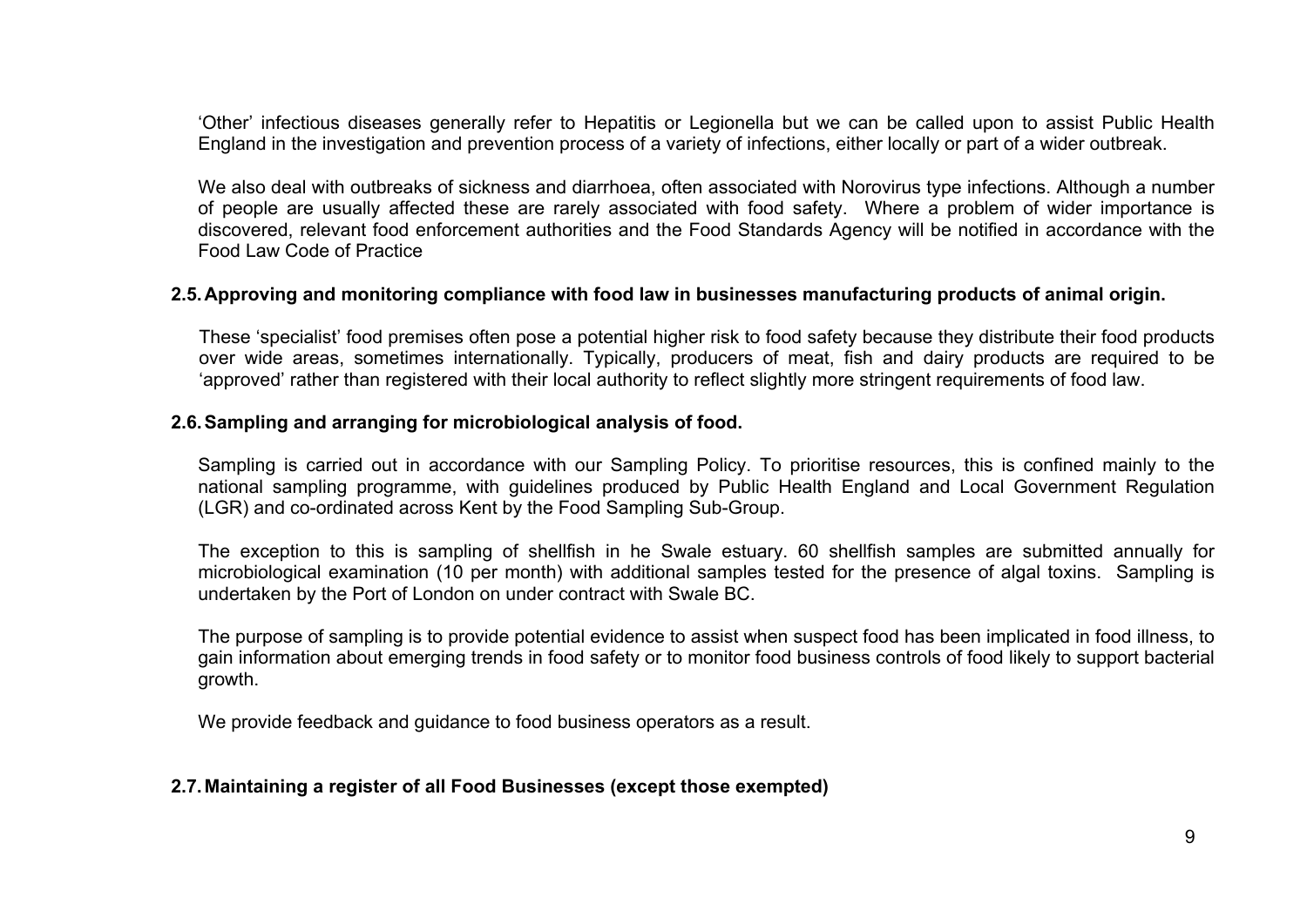We are obliged to maintain a register of food businesses within each district under the Food Law Code of Practice. This can be provided from the database on request and/or sent by hard copy. It contains the name, address and nature of all the relevant food business (i.e. restaurant, manufacturer).

### **2.8.Food Safety Incidents & Food Alerts**

We receive food alerts, either from the Food Standards Agency or local businesses where action needs to be taken because of a problem with food that has been distributed, usually affecting more than one local authority area. We may need to prevent the distribution of food and help trace where it has been distributed to prevent further food safety issues.

### **2.9.Supporting Businesses**

#### **Imported Food Products & Checks for Illegally Imported Foods**

Checks are made during our visits to businesses to make sure food can be traced back to its origins. This includes checks on imported food to ensure fitness and that it has the correct documentation.

# **Delivering Food Hygiene Training Courses**

We provide good quality, accessible training for food businesses to help them meet legal requirements and support through a knowledgeable workforce. We plan for six courses each year delivered from Maidstone House, Swale House and Town Hall Tunbridge Wells.

#### **Advice on Good Practice in relation to Food Safety**

We not only enforce the law but we give advice to food business operators and members of the public about food safety and health and safety at work. We work with other partners e.g. Economic Development/Economy and Community Services to help businesses when starting up to get things right at the beginning, often through providing information which enables owners to make the right decisions for their food businesses before investing money on unnecessary and expensive expenditure.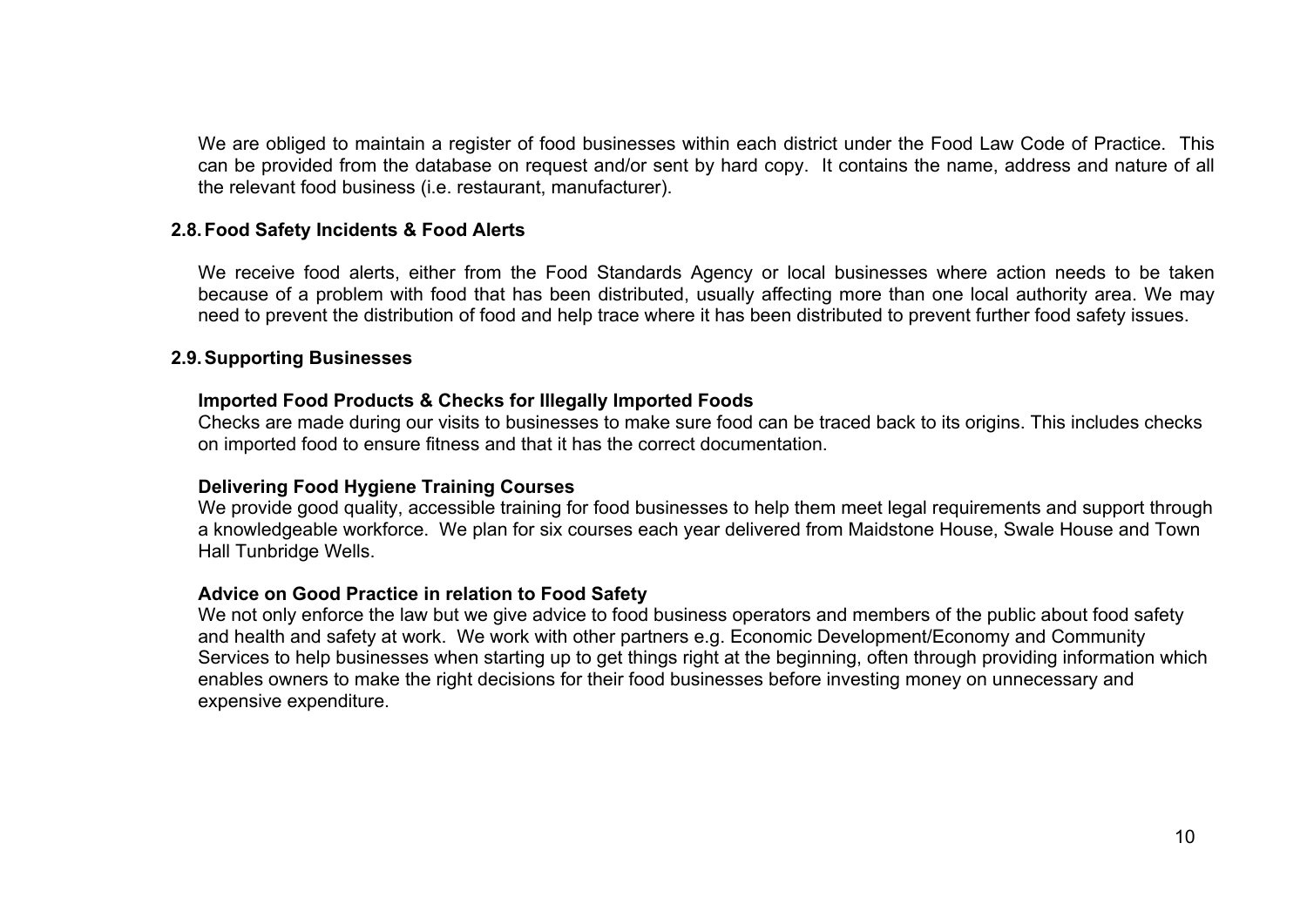# **2.10. Maintaining a High Quality, Professional Workforce**

The service organisation chart is provided in Appendix A together with the cost of the Food & Safety Service. We consider the development and training of staff important to our success in delivering quality services are to our customers.

All officers are appropriately qualified and receive regular training to maintain their level of competency and continuous professional development. Regular update training is provided in-house for policy and procedures, especially when new legislation or for changes in approach.

We have joint site team meetings involving all officers at least four times a year to promote consistency and work across boundaries to ensure targeted work is achieved. We encourage scheduled work shadowing between officers inspecting more complex food operations (approved premises) and team leaders have a programme of accompanied visits to support officer development and provide constructive feedback on inspection skills.

# **2.11. Working with Government Agencies & other Organisations to Maintain or Improve Standards in Food Businesses**

We are committed to ensuring the enforcement approach we take is consistent with neighbouring authorities and authorities with similar premises. We have regular contact with colleagues in other Kent authorities. There is a conscious effort between the organisations to ensure that there is a consistency of working practices. Arrangements to ensure engagement and collaboration are:

- Kent Food Group to review legislation and Codes of Practice and develop good-practice guidance to be available for use by all Kent authorities.
- Kent Sampling Sub-Group who co-ordinate sampling, exchange ideas and provide low-cost training opportunities.
- Inter-Authority Audit Schemes via Kent Environmental Health Manager's Group
- Local Government Regulation (LGR) for guidance and advice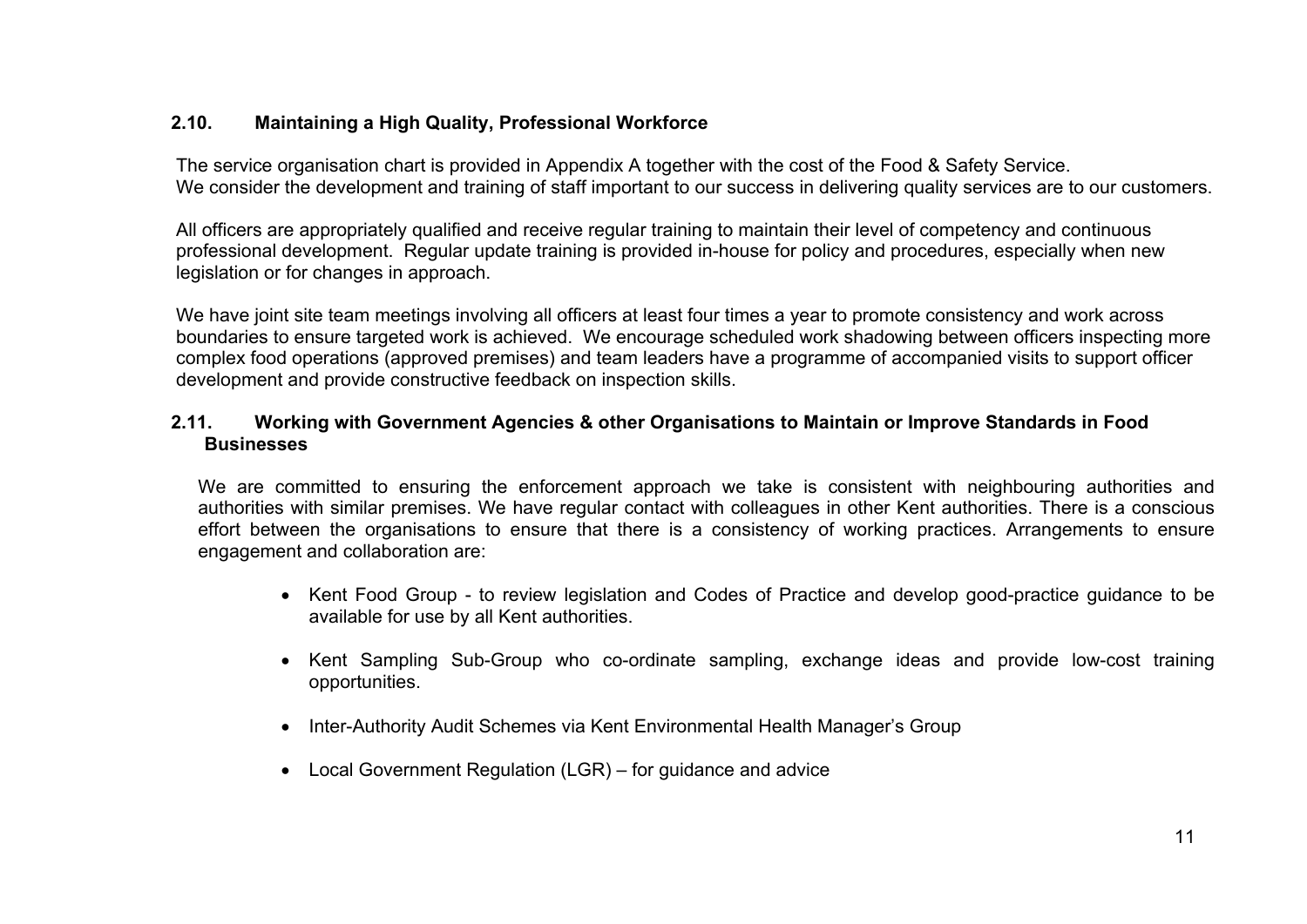- Food Standards Agency for guidance and training
- Public Health England for support in sampling and food poisoning.
- Planning and Building Control Sections Notification of relevant planning applications are submitted to the team for perusal and comment and food safety advice is often provided before the formal application is submitted.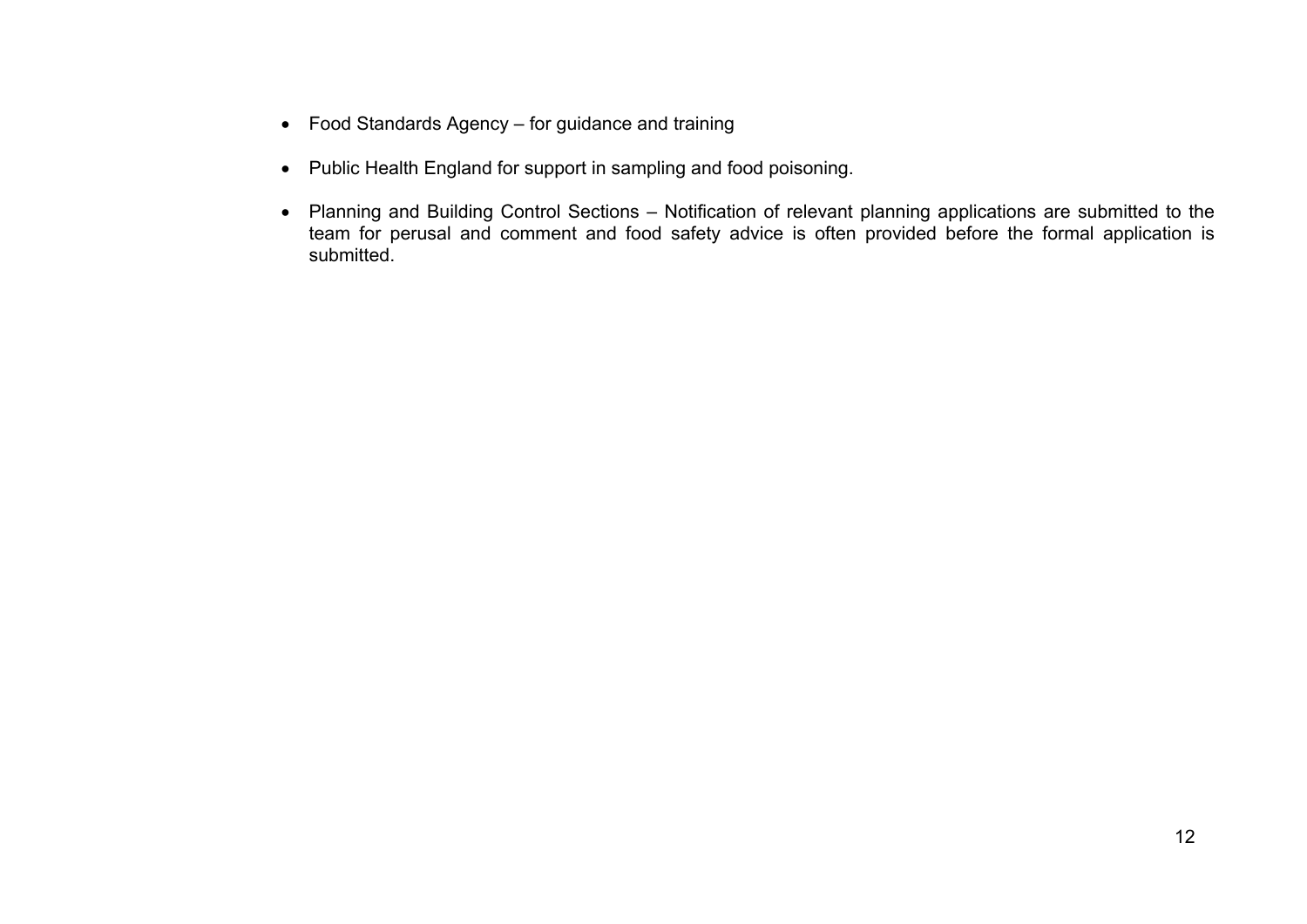# **3. Our Achievements in 2014-17**

# **3.1.Programmed Inspections**

Each authority is required to submit annual returns to the FSA. The following information provides a summary of the workload and outputs achieved by the teams over the last 3 years. There are a range of interventions carried out by the team to reflect the needs of the food businesses we regulate, this includes the programmed inspections and audits, verification & surveillance or the reactive interventions such as advice and education.

#### **Table 3**

| <b>Category of Intervention</b>         |       | <b>Maidstone</b> |       |       | <b>Swale</b> |       |          | <b>Tunbridge Wells</b> |       |
|-----------------------------------------|-------|------------------|-------|-------|--------------|-------|----------|------------------------|-------|
|                                         | 14/15 | 15/16            | 16/17 | 14/15 | 15/16        | 16/17 | 14/15    | 15/16                  | 16/17 |
| <b>Inspections and audits</b>           | 528   | 511              | 597   | 545   | 647          | 594   | 449      | 404                    | 550   |
| <b>Verification and</b><br>surveillance | 16    | 32               | 69    | 19    | 65           | 62    | 48       | 55                     | 73    |
| <b>Food sampling</b>                    | 0     | 17               | 36    |       | 19           | 22    | $\bf{0}$ | $\boldsymbol{4}$       | 10    |
| <b>Advice and education</b>             | 23    | 38               | 50    | 17    | 47           | 44    | 84       | 37                     | 49    |
| Information/intelligence<br>gathering   | 132   | 335              | 398   | 125   | 270          | 301   | 214      | 277                    | 394   |
|                                         |       |                  |       |       |              |       |          |                        |       |
| <b>TOTAL</b>                            | 699   | 933              | 1150  | 707   | 1048         | 1023  | 795      | 777                    | 1076  |

#### **3.2.Service Requests**

Reactive work is generated by complaints or information from the public, other local authorities and agencies.

| LANIG 4                    |                  |       |       |              |       |       |                        |       |       |
|----------------------------|------------------|-------|-------|--------------|-------|-------|------------------------|-------|-------|
| Category                   | <b>Maidstone</b> |       |       | <b>Swale</b> |       |       | <b>Tunbridge Wells</b> |       |       |
|                            | 14/15            | 15/16 | 16/17 | 14/15        | 15/16 | 16/17 | 14/15                  | 15/16 | 16/17 |
| Food                       | 67               | 65    | 42    | 33           | 33    | 36    | 15                     | 26    | 24    |
| <b>Hygiene of Premises</b> | 35               | 29    | 124   | 86           | 63    | 81    | 77                     | 70    | 98    |
| <b>TOTAL</b>               | 112              | 94    | 166   | 119          | 96    | 117   | 92                     | 96    | 122   |

**Table 4**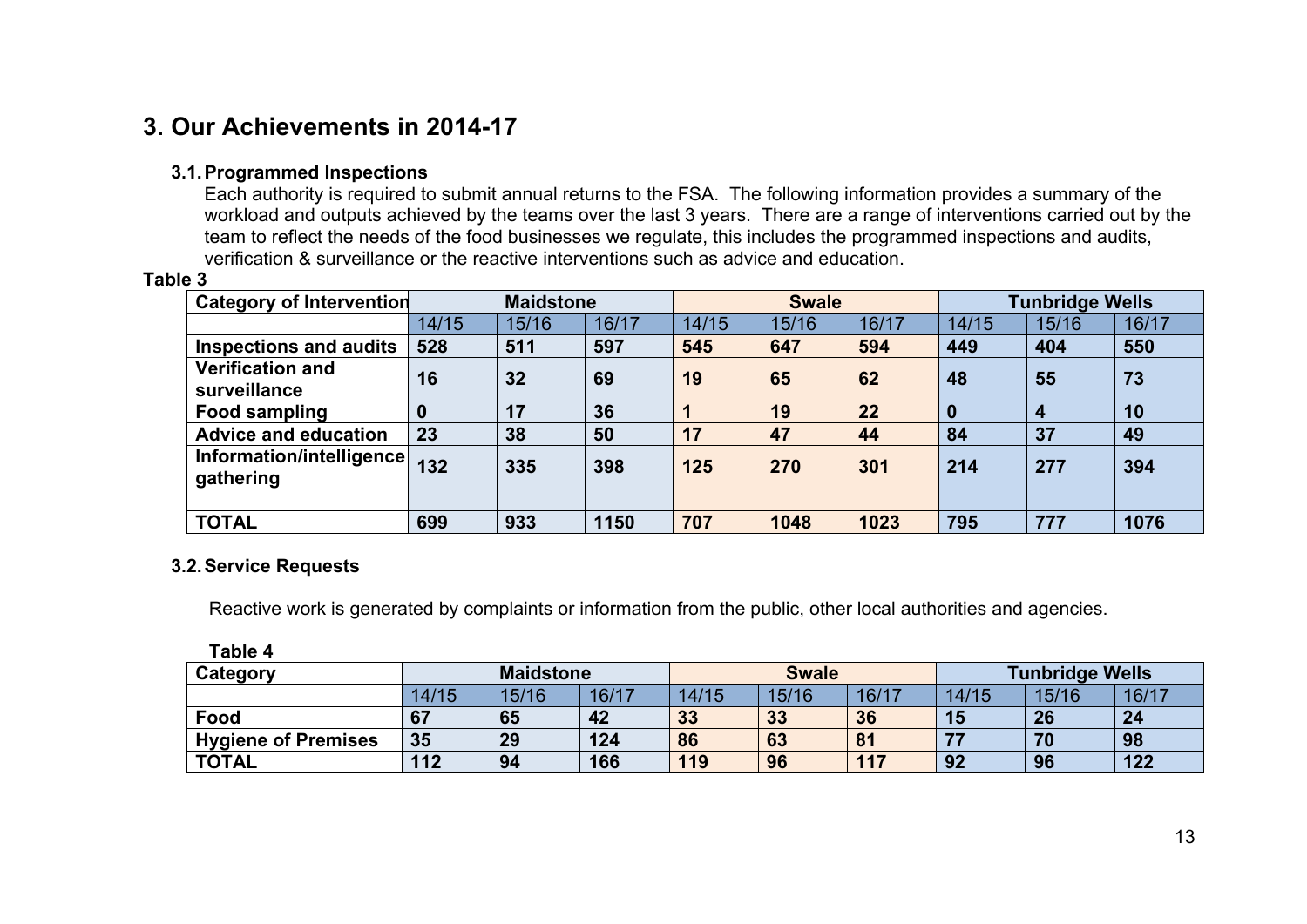# **3.3.Food Hygiene Training**

Courses were delivered across the three authorities with a total number of food handlers trained each year being:

| able |  |
|------|--|
|------|--|

|         | <b>Food Handlers Trained</b> |  |  |
|---------|------------------------------|--|--|
| 2014/15 | 32                           |  |  |
| 2015/16 | 120                          |  |  |
| 2016/17 | 136                          |  |  |

# **3.4.Food Hygiene Rating Scheme (FHRS)**

# **Appeals against the food hygiene rating score and requests for re-inspection and re-score**

Businesses have a right to appeal against the FHRS score decision made by food inspectors, the process for appeals is laid out in the FSA Brand Standard. In 2016/17 we implemented a review of the appeal process to require both Food & Safety Team Leaders to review the inspection information and provide a more robust process. We also implemented a better recording system for appeals (no data captured for 2014-16).

Businesses also have a right to request a re-score of the initial inspection score, where they have completed the work required by the inspecting officer. Generally this is where a business has scored below a five and would like to improve their score to prevent negative publicity. From 1 April 2018 he re-inspection for re-rating must be carried out by the service within three months of receipt of this request.

|                      | 2014/15 | 2015/16 | 2016/17 |
|----------------------|---------|---------|---------|
| <b>Appeals</b>       | -       | -       |         |
| <b>Re-inspection</b> |         |         | 66      |

| able |  |
|------|--|
|------|--|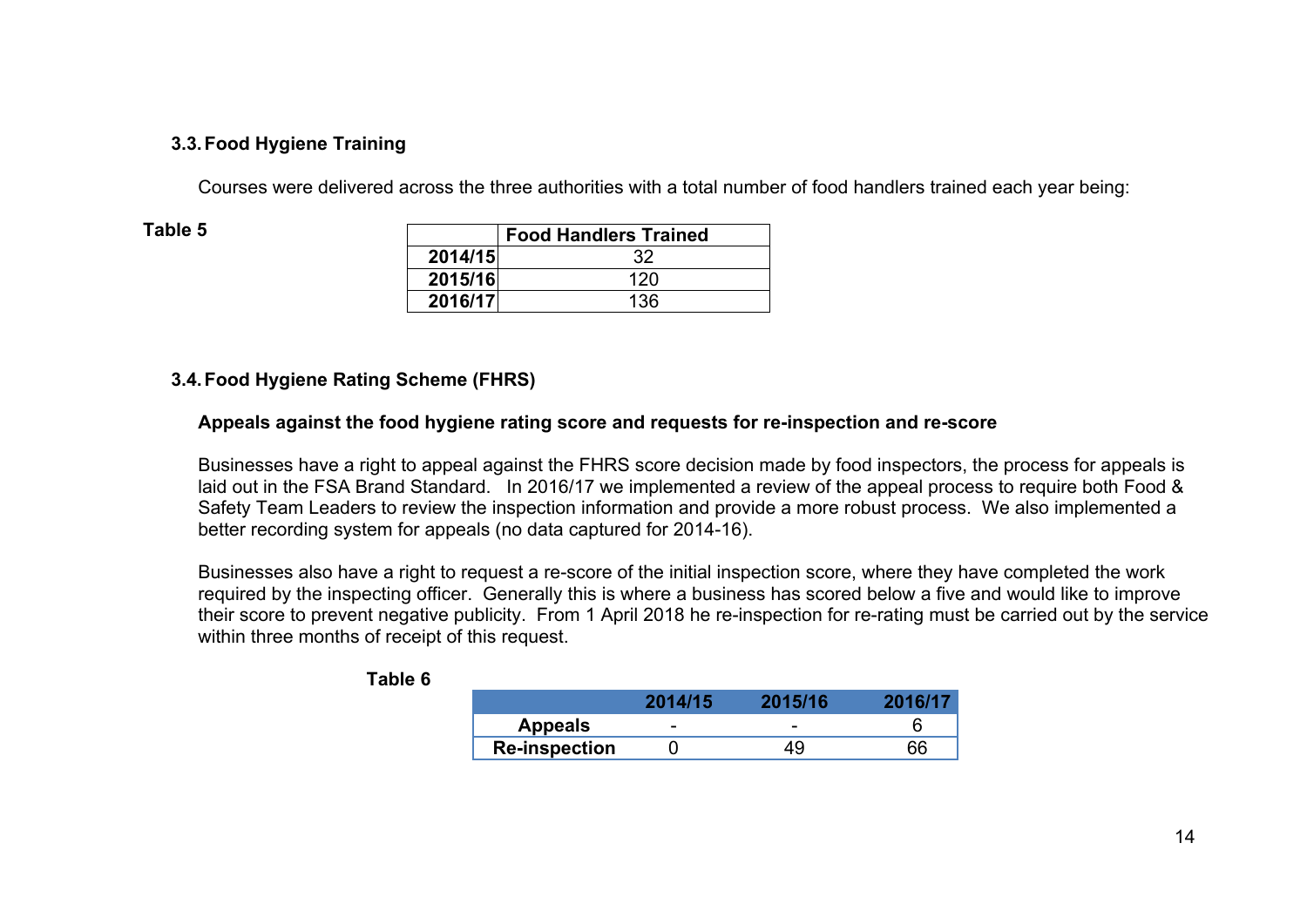### **3.5.Projects and Initiatives**

### **3.5.1. Businesses Rated 0, 1 or 2 under the FHRS**

In 2016/17 the teams carried out an initiative to support food business operators to improve their ratings. Officers carried out extra 'coaching' visits ahead of the programmed inspection. Feedback indicated that businesses found these useful and improvements were noted at most premises at the routine inspection.

In a few cases enforcement by a hygiene improvement notice was still required to remove food safety risks.

#### **3.5.2. Communication for Compliance Project**

In 2016/17 we participated in a national year long trial run by the Department of Business, Energy & Industrial Strategy, the Food Standards Agency and Ipsos Mori to understand how or if our initial communications impacted on the FHRS the business are given.

Businesses applying to register with the authorities were randomly selected to either receive letters designed with the FSA, BIS, local authorities and behavioural insights experts whilst the control businesses were provided with the normal 'initial' response from the authority. The project ran between February 2016 and November 2017 and participating authorities like MKEH will benefit from early release of the findings and implementation of best practice in spring 2018.

Participating in the national trail will allow MKEH to take advantage of best practice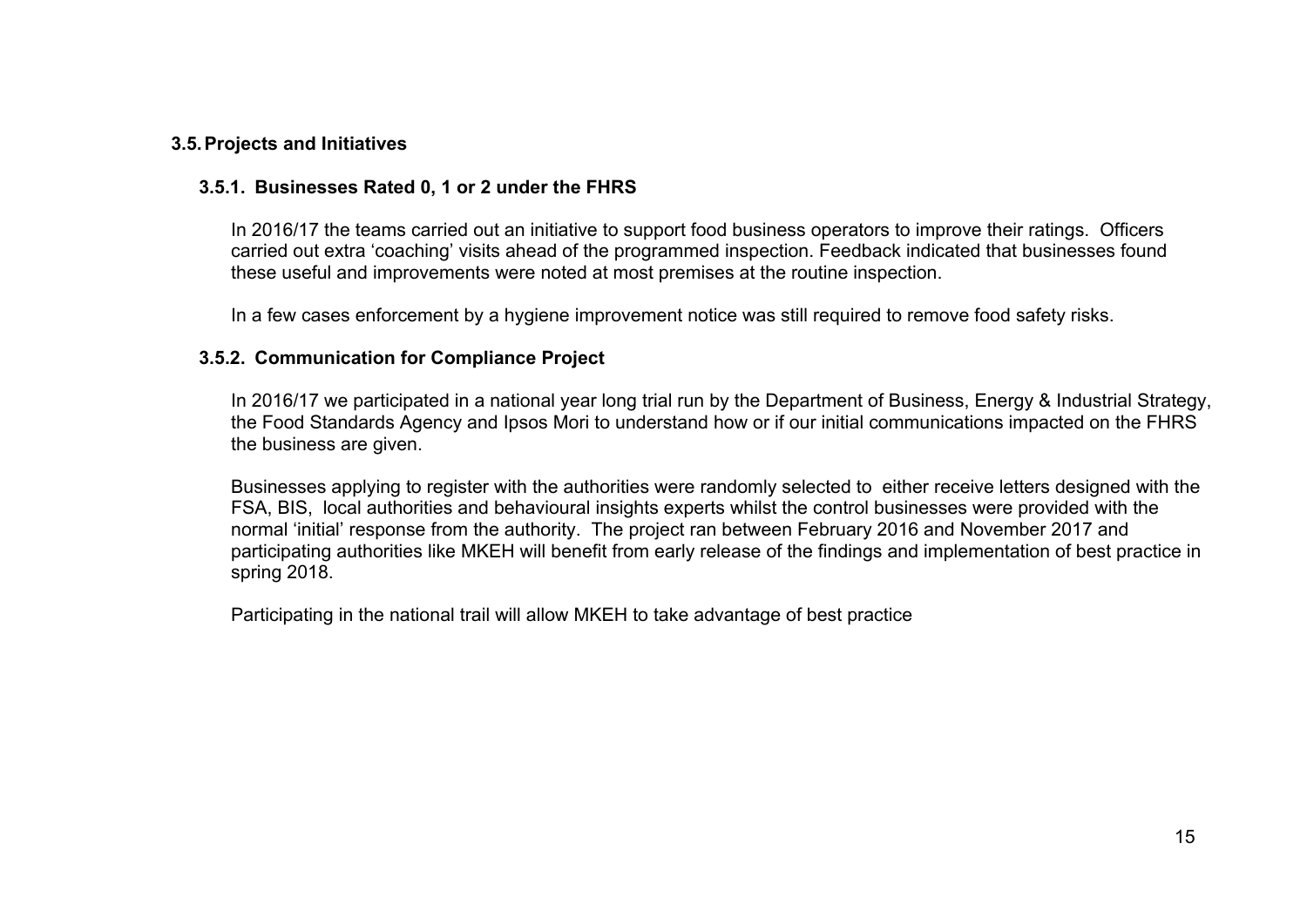# **4. Planning Ahead 2018 -20**

# **4.1.Over View**

It would be an understatement to say that there are some notable challenges ahead of us in relation to food regulation in the UK over the coming years; which include a major review of how we regulate food safety and the arrangements for leaving the EU.

Prior to the decision to leave the EU the FSA had committed to a programme, referred to as 'Regulating Our Future' or RoF, of modernising how we regulate food safety to make it fit for our future needs. It is undeniable that transformation within the food industry over recent decades has meant our ability to effectively regulate needs to adapt to enable us to meet new and emerging threats in a proportionate and effective way.

The FSA's role in the EU Exit process is to ensure that as the UK prepares to leave the EU there remains a robust and effective regulatory regime for maintaining the safety of food, for the benefit of UK consumers and the UK food industry. It must also maintain public confidence in food, and the trust of UK trading partners in the effectiveness of UK food regulation.

The FSA feel these two processes are inextricably linked. RoF is central to optimising public protection by means of a proportionate and cost effective system of regulation outside the EU and both processes are now closely aligned. It is too early to say what the specific consequences of leaving the EU will be, but the FSA are confidently predicting that it will demand a modernised system for food: something agile, flexible and resilient.

# **4.2.Mid Kent EH Preparations for these changes?**

It is too soon to say what the future will look like with the UK outside the EU and there is much which cannot be communicated to local authorities at the moment. However there are things we can start thinking of and preparing for.

# **4.2.1. Food Export Certification and Imported Food Controls**

Providing businesses with export certificates is a discretionary service that local authorities may provide. Export certificates can be important for those food businesses exporting food outside the EU. We ensure that each year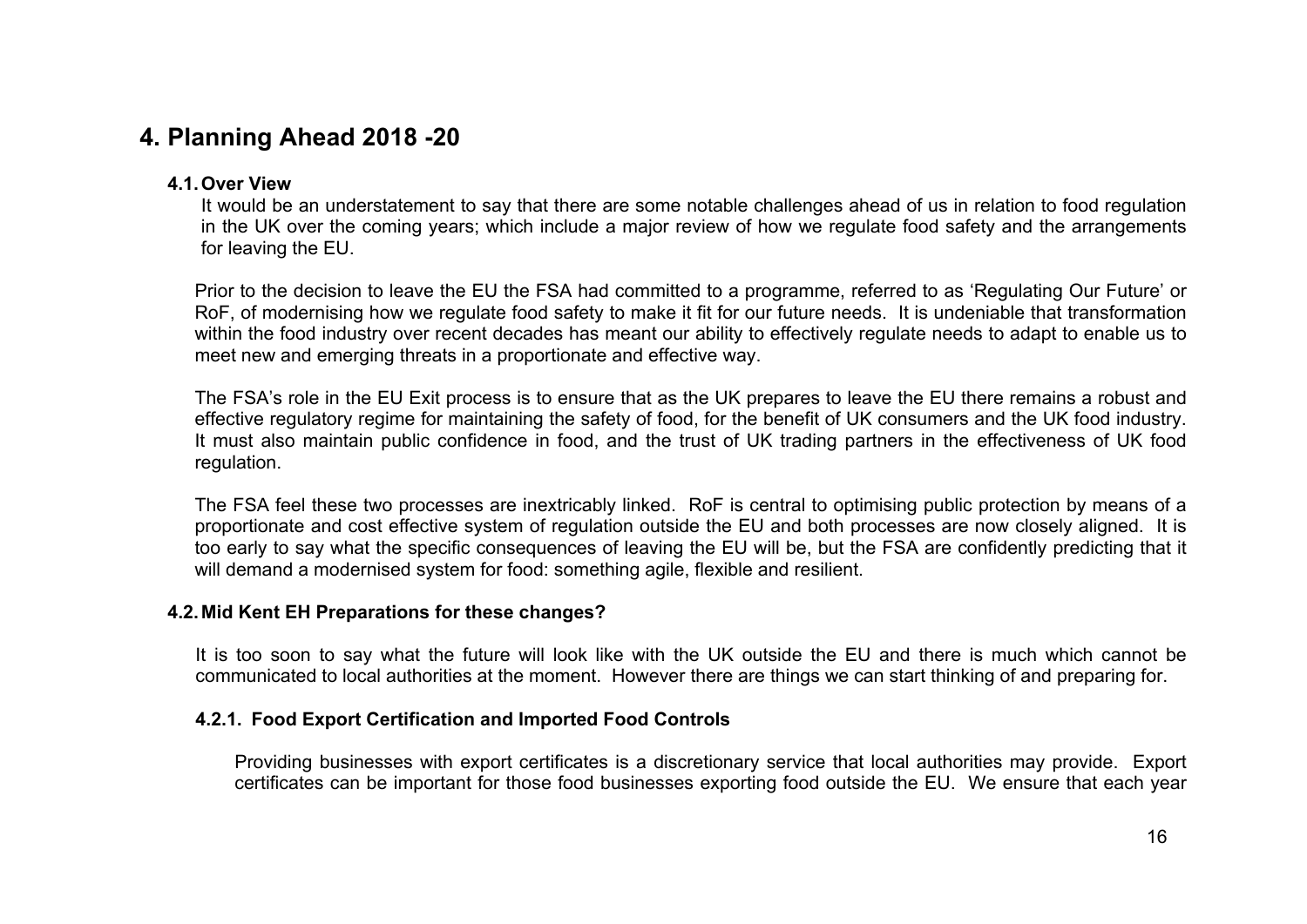we revise our fees for the Fees & Charges Report for each authority to ensure that the cost of providing inspection, certificates and administrative costs are cost neutral to the authorities. Currently there are approximately seven businesses regularly exporting foods outside the EU within the service area. The FSA have indicated that we may be asked to do more although the demand for export certificates to EU countries will be dependent on negotiations with the EU

Although we do not have any direct import inspection responsibility the proximity of all Mid Kent authorities to the busiest port of entry into the country may impact on the future arrangements for inspecting food entering the country with Deferred Port of Entry or Border Import Posts arrangements.

#### **4.2.2. Workforce**

As there are still so many unknown aspects with regard to regulatory change it is important that we maintain a focus on the 'day job' and continue to deliver food safety as well as having an awareness of future. Maintaining our current level of enforcement capacity will require the existing financial resources to continue, however we will review working practices to ensure that we target resource in a risk based way to maximise efficient use of officer time.

We have a strong record of providing access to food training courses to ensure officers achieve and go beyond their professional CPD requirements. Looking forward it is even more important to ensue that suitable training provisions are available to deliver the agile, flexible and resilient workforce required to meet the demands of the future.

We will commit to providing sufficient professional training for officers to ensure they are able to meet any new changes to enforcement made during the coming two years.

# **4.2.3. Food Business Inspections**

The FSA's 'Regulating Our Future' programme is a major transformational programmed to modernise and reshape the way food businesses are inspected. The FSA are considering a segmentation of the industry, providing an opportunity for food businesses that invest in auditing systems to be given a degree of autonomy based on data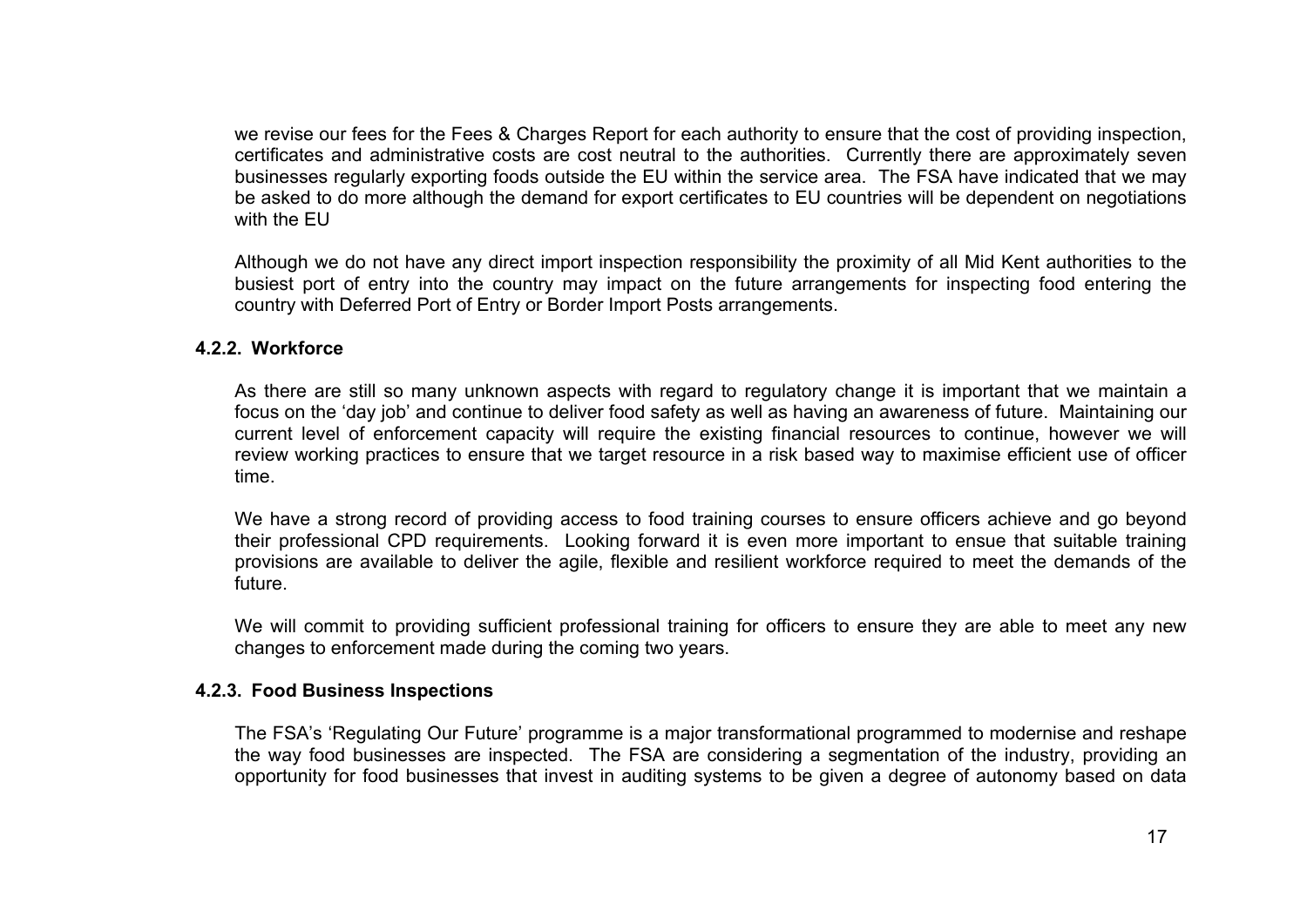sharing with enforcement agencies. This could provide local authority enforcement officers with the opportunity to focus on areas such as SME businesses and avoid duplication of resource to well managed businesses.

The FSA are also reviewing the criteria currently used to assess risk in food businesses and as such this may impact on the risk profile of businesses

#### **4.2.4. Intelligence and database system development**

The FSA are looking at a process of enhanced food business registration and the development of a national database for enforcement agencies. Enhanced food business registration will provide better information to identify and manage risk across the food chain knowing more about food businesses will enable us to make better judgements. The aspiration is to have a digital solution with real time access to registration details of all food businesses.

We will ensure that our database information is regularly updated and reviewed. The quality of our data is important to ensure we target resource in the most efficient way and monitoring data is a key element of the Team Leaders role within the service.

#### **4.3. Introduction of Charge for Re-inspection for Re-score under the FHRS**

The introduction of a charge should not impact on the level of requests received by the authorities, currently there are an average of 20 per authority per year. A fee of £160 has been approved by the Fees and Charges Report in October and November 2017 at each authority and subject to Committee or Portfolio holder approval will commence in April 2018.

# **4.4. Review of E Rated Food Businesses & Businesses outside the Inspection Programme**

Across the Mid Kent district we have 1674 E rated food businesses (March 2017) current within an alternative enforcement process described in paragraph 2.1. We will review how we engage with these food businesses in line with the Food Law Code of Practice to ensure that we support a targeted risk base approach for these low risk businesses. A review of businesses currently registered with us but outside the inspection programme will also be undertaken during 2018-19. These measures are in line with proposed RoF changes the FSA are likely to implement in 2018.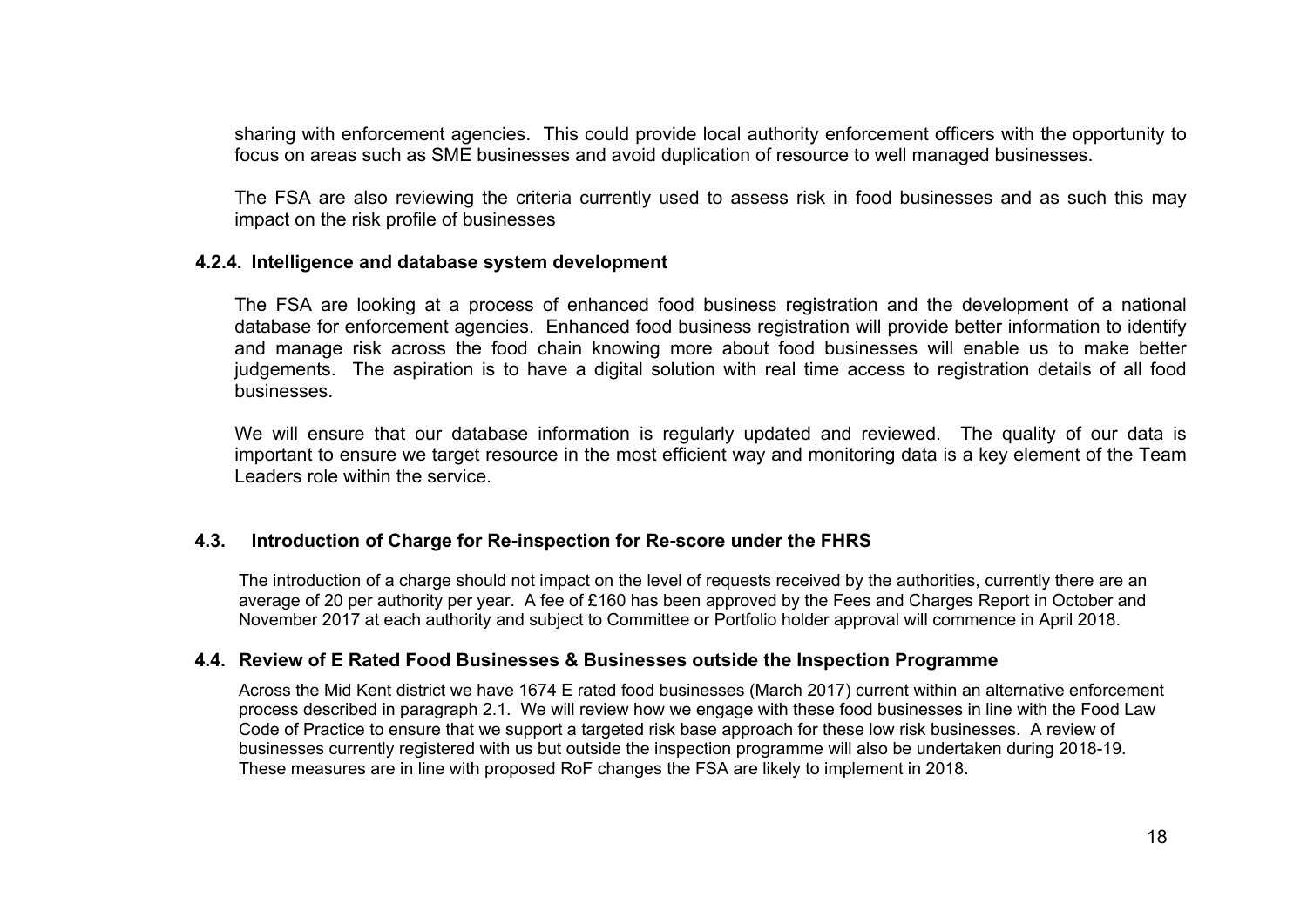### **4.5. General Data Protection Regulations 2018**

As a public health service we hold both personal and sensitive personal data on individuals as well as businesses, for example where we have investigated food poisoning or infectious disease cases. As part of corporate strategies on this matter we are currently working through the requirements of these regulations and the specific implications for MKEH of the Retention and Disposal Schedule for data and documents. An initial assessment of the data we hold which in some cases goes back to 1995 indicates that the impact of this obligation may have significant resource implications.

### **4.6.The Animal Welfare (Licensing of Activities Involving Animals) (England) Regulations 2018**

New animal licensing legislation is proposed for 2018/19 which introduces a number of changes likely to impact on the resource needed to regulate a broader range of animal activities under the licensing regime. This includes dog walking and day care businesses.

As the Food & Safety team in Tunbridge Wells are responsible for this activity the implications on the service have to be carefully considered. There are many of these establishments in operating in the Tunbridge Wells area that currently do not need to be licensed but will come within the proposed licensing regime. We will ensure that sufficient resource is allocated to prepare for any legislative changes, including training and competency of the officers for this expansion of the licensing role.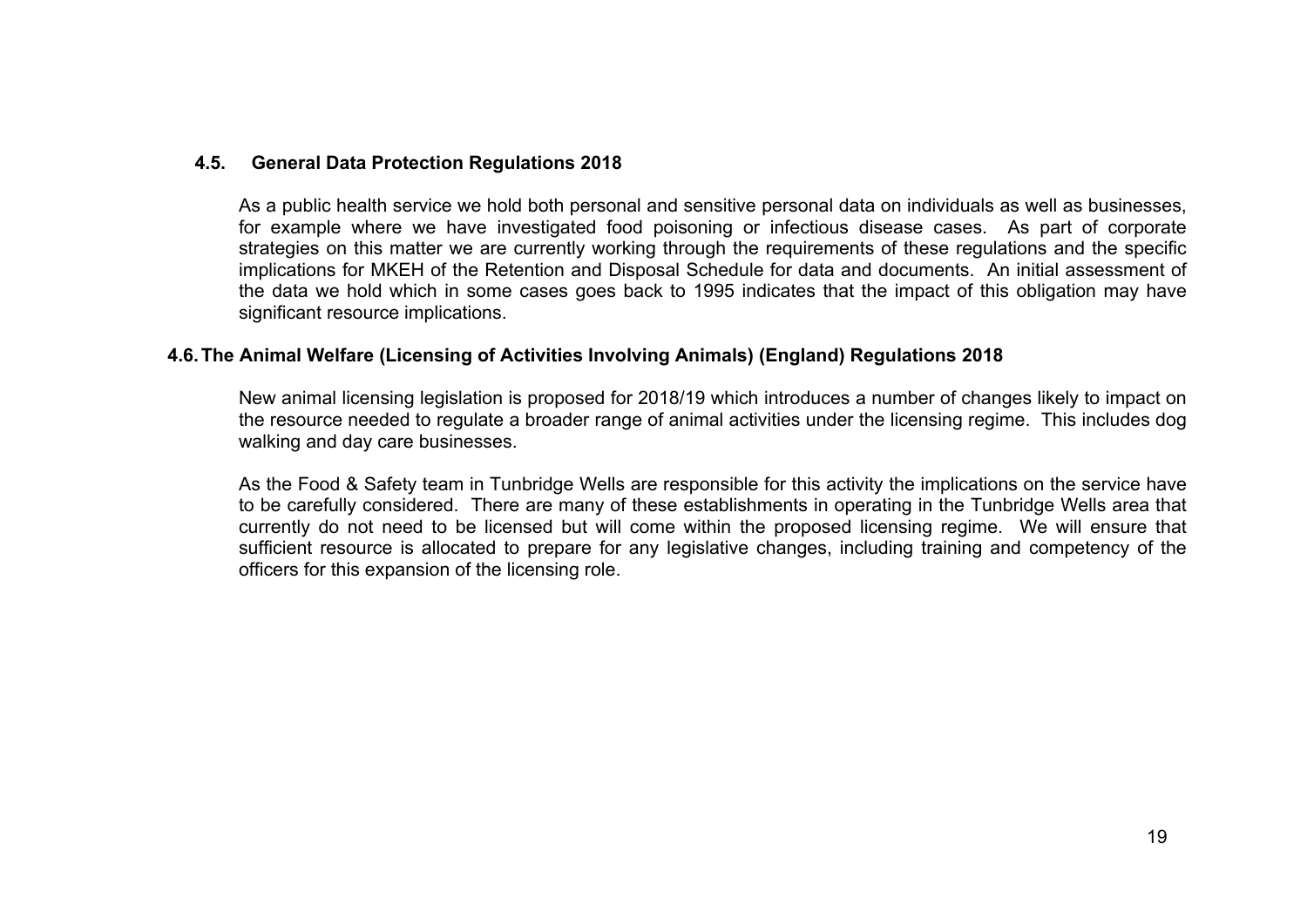# **Appendix A**

# **Mid Kent Organisational Chart**